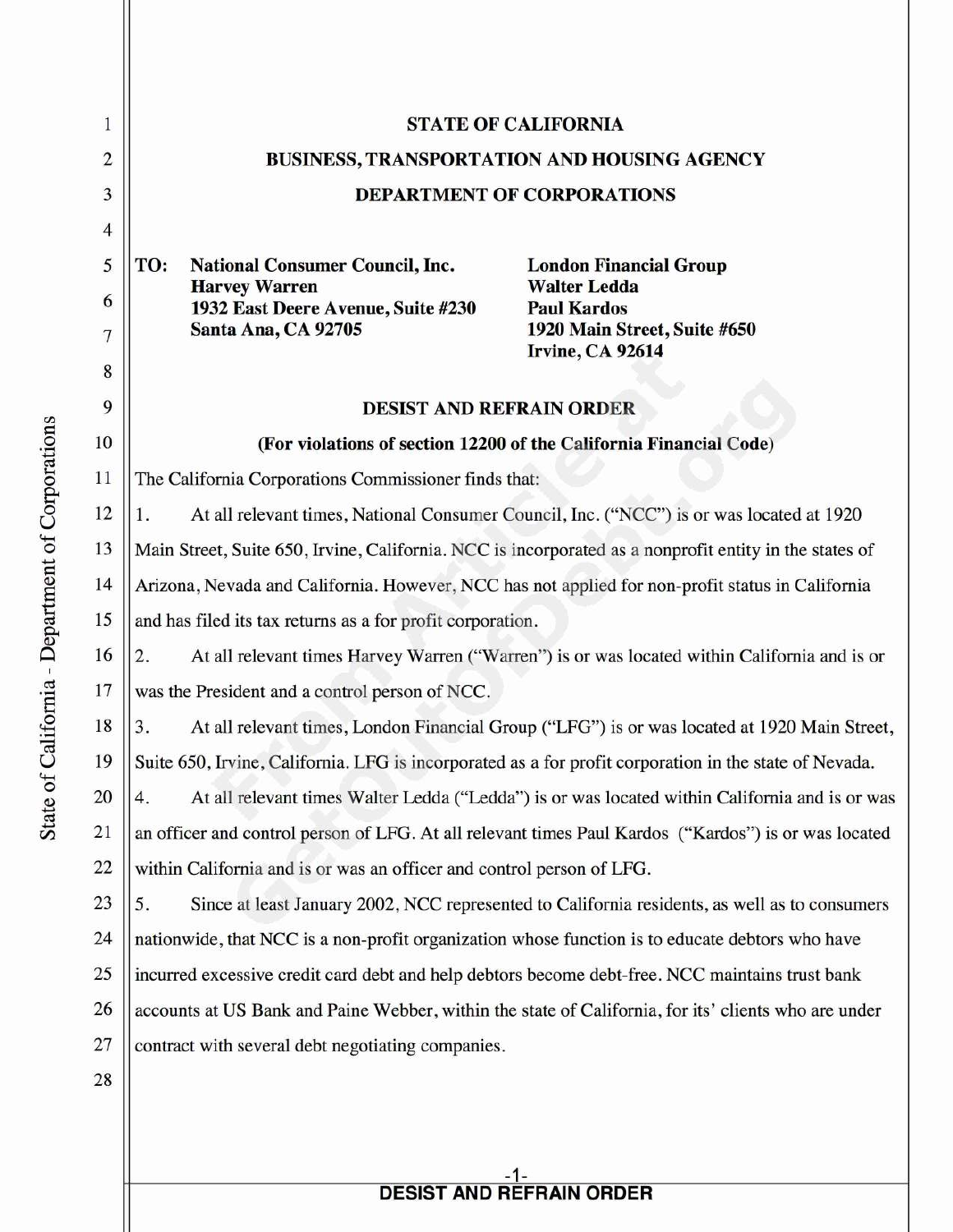6. Clients send in payments to LFG. LFG in turn deducts applicable fees and deposits the  $\overline{2}$ remainder, if any, of the clients' money monthly into the NCC trust account. NCC maintains the trust 3 account for the clients until the debt negotiating companies reach a full and final settlement with the  $\overline{4}$ clients' respective creditors. Once NCC is notified by LFG of the settlement offer from a creditor, a 5 NCC check is drafted and signed by Warren, to pay to the creditor on behalf of the client.

7. Pursuant to its "Agreement for Trust Services" with clients, NCC was at one time entitled to the interest that accumulated on the money held in the NCC trust account. At one time, NCC held at least \$14 million dollars in trust accounts to which NCC was entitled to the interest that accrued. 9 NCC is also compensated with "contributions" and "sponsorships" from the various debt-negotiating 10 Companies their clients contract with including: National Consumer Debt Council ("NCDC"); 11 Financial Rescue Services, Inc. ("FRS"); and LFG. These companies have paid at least \$12 million in 12 | compensation to NCC since January 2000.

 $13 \parallel 8$ . In the course of its' regular business, LFG receives from NCC clients, a monthly automatic 14 || transfer of money from the clients' personal bank accounts. This money is directly deposited into an 15 LFG bank account. LFG then pays out the fees due to various debt-negotiating companies and 16 | deposits the remainder, if any, into the NCC trust accounts. The various debt-negotiating companies 17 || pay LFG for its trust management and accounting services. LFG performs the professional 18 | accounting services for NCC. LFG provides professional accounting services to the various debt-19 negotiating companies. LFG provides the clients with monthly statements setting out the amount of 20 the clients' separate share of funds held in the common NCC trust accounts. LFG provides NCC 21 with statements to verify that there is sufficient money in a client's trust account to make payment to  $22$  || a settling creditor on the client's behalf.

23  $\vert\vert$  9. Pursuant to LFG's agreement with NCC, LFG receives monthly fees from the clients of NCC 24 for the accounting services mentioned above. LFG has received at least \$14 million in compensation 25 || from consumers since January 2000.

26 || 10. Beginning in January 2000 and through the present, NCC, LFG, Warren, Ledda and Kardos 27 have provided prorater services for at least 490 California residents. Beginning in January 2000 and 28 through the present, NCC, LFG, Warren, Ledda and Kardos have provided prorater services for

 $\mathbf{1}$ 

6

7

8

## **DESIST AND REFRAIN ORDER**